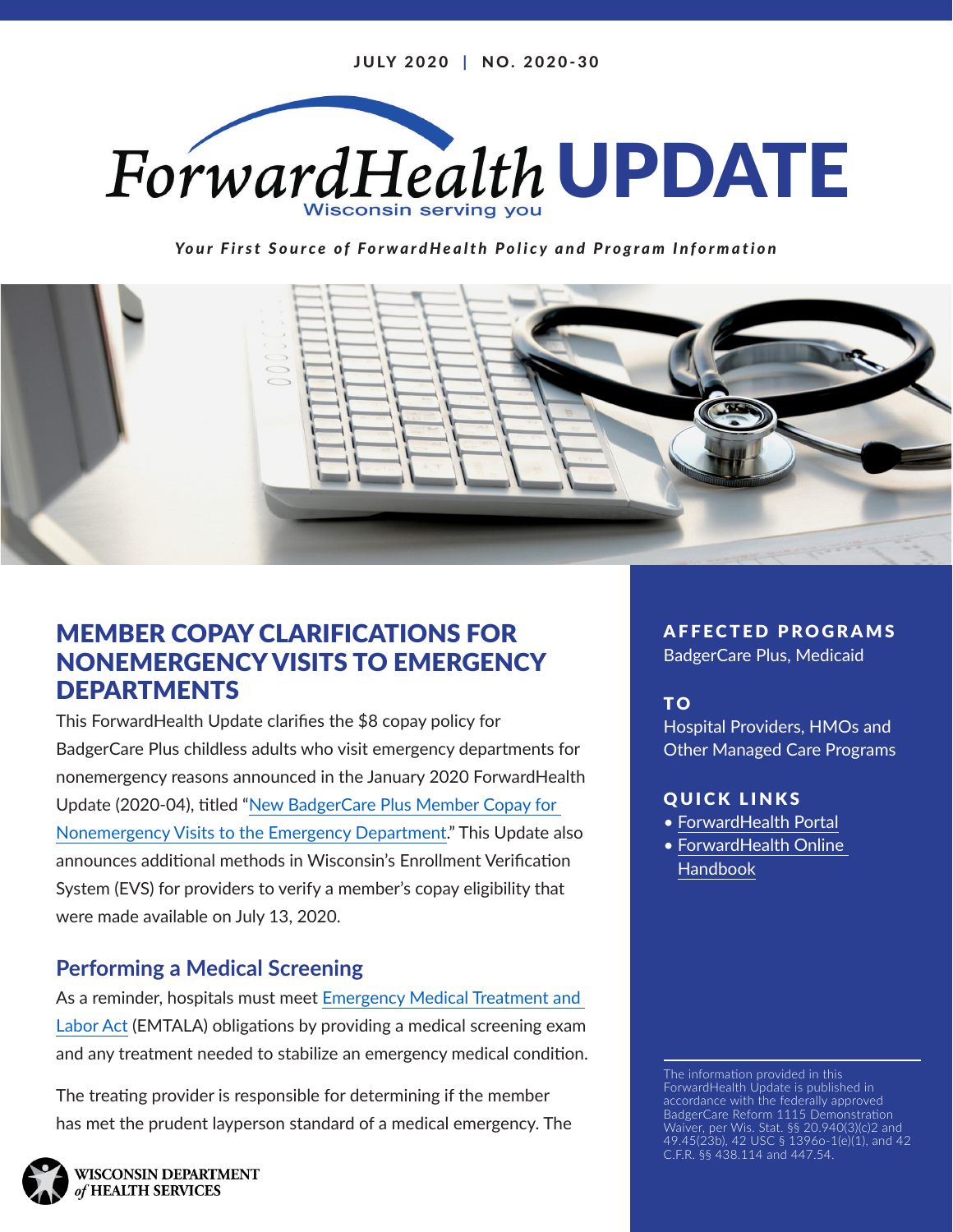treating provider is also responsible for determining if the member needs emergency treatment or is sufficiently stabilized for transfer or discharge.

Under EMTALA requirements, the medical screening exam and any treatment needed to stabilize an emergency medical condition may not be delayed to ask members about method of payment or insurance status.

# **Checking Member Enrollment and Copay Relevance**

Providers can verify member eligibility for the \$8 copay using the ForwardHealth Portal or by contacting ForwardHealth Provider Services.

Additionally, as of July13, 2020, the EVS can notify providers whether or not the member is eligible for the \$8 copay, if they have met the non-emergent criteria described below.

If the following conditions are met, then the member is subject to the \$8 copay:

- The member is a BadgerCare Plus childless adult who is not subject to a copay exemption. This information can be determined via the ForwardHealth Portal, ForwardHealth Provider Services, or the EVS, as described in this Update.
- The member's medical condition does not meet the prudent layperson standard of a medical emergency.
- The member sought and received additional post-stabilization care in the emergency department after being informed of the \$8 copay and availability of alternative providers with lesser or no cost share.

For members enrolled in a BadgerCare Plus HMO, providers should consult with the given HMO regarding their copay policy.

# **Explaining the Copay to Members**

If the provider determines that the member's medical condition is not a medical emergency after the initial screening exam, they are responsible for informing members of the following:

- The member, in the hospital's judgment, did not meet the prudent layperson standard of a medical emergency.
- The member is subject to the \$8 copay according to the EVS and will owe \$8 if the member decides to receive nonemergency services in the emergency department.



pay the \$8 copay requirement if they:

- Are a tribal member.
- Are a child or grandchild of a tribal member.
- **Oualify for Indian Health** Services.
- Are a BadgerCare Plus member who is not a childless adult.
- Are eligible for Medicare or Wisconsin's Children's Health Insurance Program.
- Have reached the 5 percent cost share limit.
- Are included in certain categories listed in the [Exemptions](https://www.forwardhealth.wi.gov/WIPortal/Subsystem/KW/Display.aspx?ia=1&p=1&sa=43&s=5&c=32&nt=Exemptions&adv=Y) topic (#231) of the Online Handbook.

The information provided in this ForwardHealth Update is published in accordance with the federally approved BadgerCare Reform 1115 Demonstration Waiver, per Wis. Stat. §§ 20.940(3)(c)2 and 49.45(23b), 42 USC § 1396o-1(e)(1), and 42 C.F.R. §§ 438.114 and 447.54.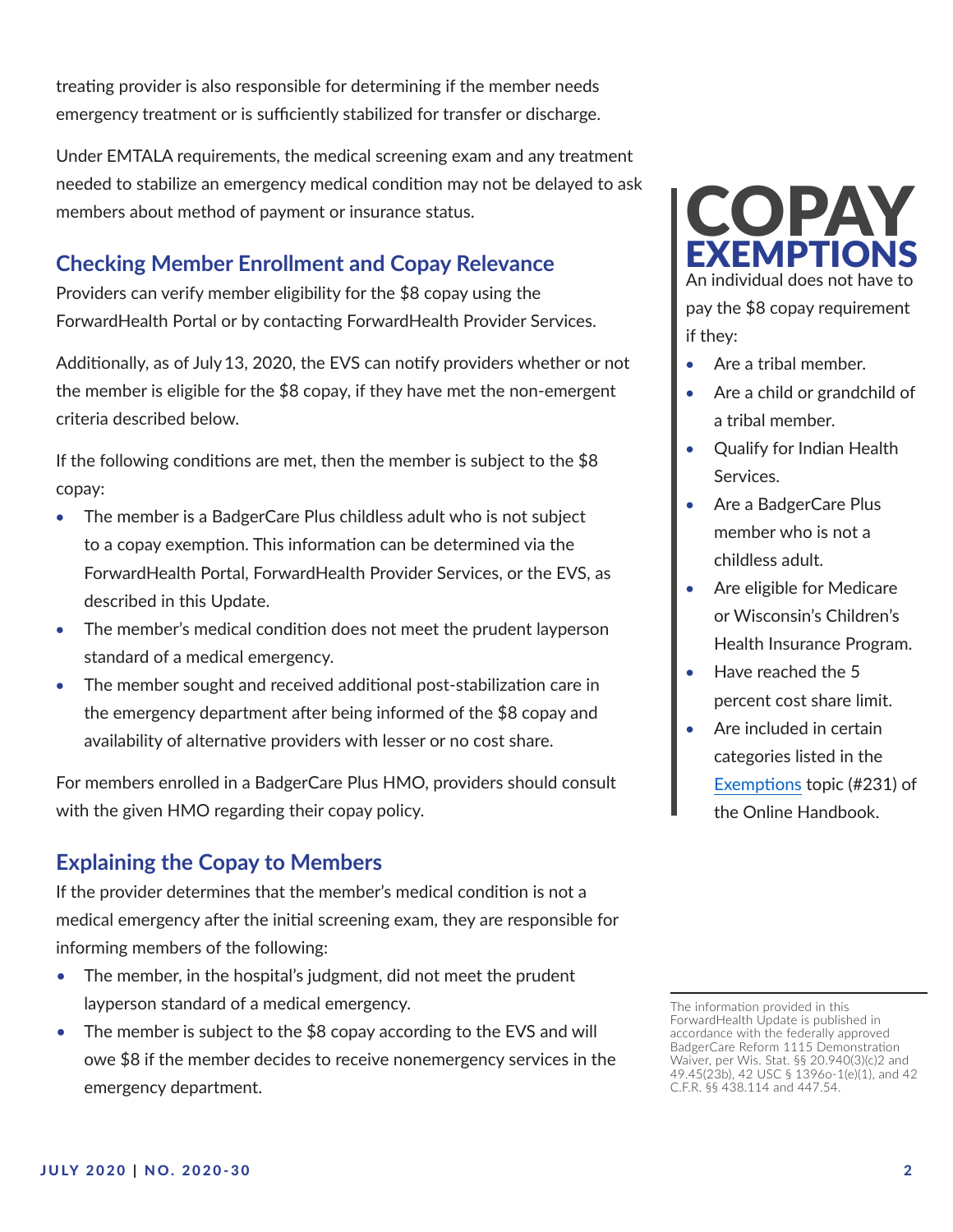services are nonemergency services.

The member can avoid the \$8 copay if they choose to obtain care from a nonemergency services provider.

• Any remaining services that the member seeks after stabilization

• The hospital will give the member the name and location of at least one nonemergency service provider that is available and accessible.

| IF.                                                                                                                          | <b>THEN</b>                                                                                                                                                                                                                                                                                      |
|------------------------------------------------------------------------------------------------------------------------------|--------------------------------------------------------------------------------------------------------------------------------------------------------------------------------------------------------------------------------------------------------------------------------------------------|
| The \$8 copay applies                                                                                                        | The hospital notifies the member that any                                                                                                                                                                                                                                                        |
| to the member and,                                                                                                           | additional services beyond the EMTALA                                                                                                                                                                                                                                                            |
| in the hospital's                                                                                                            | stabilization requirements would be nonemergency                                                                                                                                                                                                                                                 |
| judgment, the member                                                                                                         | services and subject to the \$8 copay if provided in                                                                                                                                                                                                                                             |
| did not meet the                                                                                                             | the emergency department.                                                                                                                                                                                                                                                                        |
| prudent layperson<br>standard of a medical<br>emergency when they<br>presented themselves<br>to the emergency<br>department. | Hospitals are responsible for notifying members<br>that there are other providers who can provide the<br>nonemergency service in a timely manner with a<br>lesser or no cost share amount. Hospitals must also<br>provide the member with the name and location of<br>the alternative providers. |

#### **Additional Methods for Verifying Copay Eligibility**

In addition to Provider Services and the ForwardHealth Portal, the following EVS methods were made available on July 13, 2020, to check a member's copay eligibility:

- WiCall, ForwardHealth's Automated Voice Response system, which gives responses to questions about claim status (800-947-3544)
- The 270/271 Health Care Eligibility/Benefit Inquiry and Information Response transactions

If a member is subject to the \$8 copay, then the EVS will include the message, "Member Eligible for Non-Emergent ER Copay." If a provider uses the ForwardHealth Portal, the message displayed when a member is subject to the \$8 copay will be, "Eligible for Non-Emergent Copay." This message indicates that a member is a BadgerCare Plus childless adult, and they are eligible for the copay if they do not meet the prudent layperson standard and seek and

# REMINDER

Nonemergency services do not include the medical screen and stabilization treatment required under EMTALA.

The information provided in this ForwardHealth Update is published in accordance with the federally approved BadgerCare Reform 1115 Demonstration Waiver, per Wis. Stat. §§ 20.940(3)(c)2 and 49.45(23b), 42 USC § 1396o-1(e)(1), and 42 C.F.R. §§ 438.114 and 447.54.